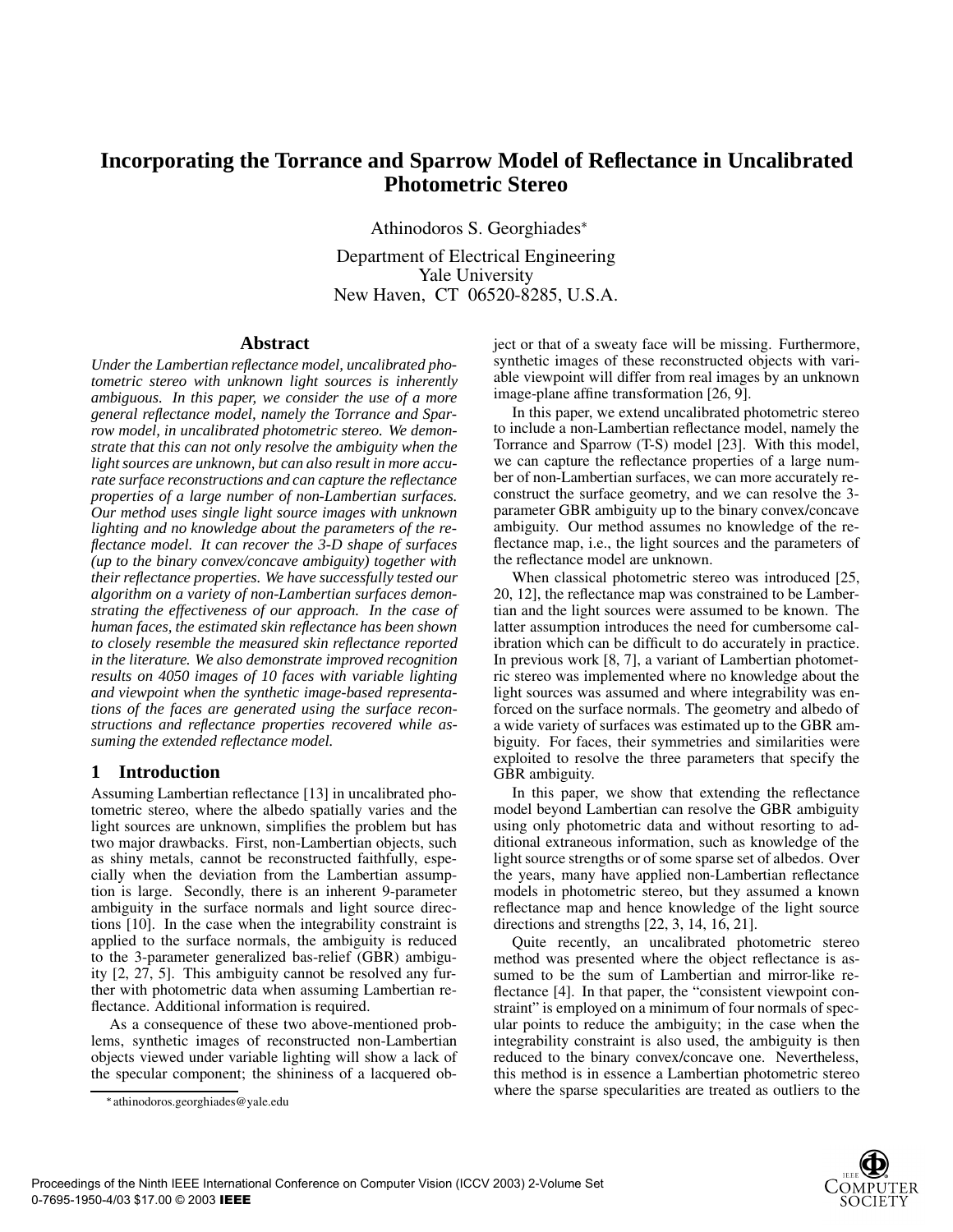Lambertian model. Hence, this method will, in general, not be able to accurately recover the shape of non-Lambertian objects (which may exhibit specular *lobes*), nor will it be able to recover their non-Lambertian reflectance. Furthermore, the sparse set of specular points required by this algorithm were selected by hand from a set of segmented non-Lambertian regions in the images.

In our method, we incorporate the T-S model in uncalibrated photometric stereo because it has both a Lambertian part and, more importantly, a specular lobe of varying sharpness and strength. This model was derived from a physical model of the roughness of surfaces and can capture the reflectance properties of a wide variety of non-Lambertian surfaces. In our algorithm, the GBR ambiguity can be resolved because the specular lobes in the acquired images with respect to the light sources and camera have to be aligned with the lobes derived from the T-S model. This is, in a sense, a generalization of the consistent viewpoint constraint presented in [4]. Note that the specular lobes of most real-life surfaces can exhibit off-specular behavior, i.e., the maximum intensity for most incidence angles will not be aligned with the perfectly (mirror-like) specular direction utilized by the consistent viewpoint constraint. This off-specular behavior can nevertheless be captured by the T-S model and we have successfully applied it to real, non-Lambertian surfaces, including human faces. We have recovered not only their 3-D shape (up to the binary convex/concave ambiguity) but also their reflectance properties. For faces, the estimated skin reflectance has been shown to closely resemble the measured reflectance function reported by Marschner, et al. [15].

In [6], we have demonstrated the increased photorealism of synthetic images of human faces when using the recovered reflectance properties based on the T-S model. In Section 6, we demonstrate improved recognition rates on 4050 images of 10 faces with variable lighting and viewpoint when synthetic image-based representations of the faces are generated using the surface reconstructions and reflectance properties recovered while assuming the T-S model.

#### **2 Non-Lambertian Reflectance Functions**

The surface reflectance of objects is usually represented by the four parameter Bidirectional Reflectance Distribution Function (BRDF). Those parameters are the two incoming light source direction angles,  $\theta_i$ ,  $\phi_i$ , and the two viewing direction angles,  $\theta_r$ ,  $\phi_r$ . The BRDF is defined as follows:

$$
r(\theta_i, \phi_i; \theta_r, \phi_r) = \frac{dL_r(\theta_r, \phi_r; \theta_i, \phi_i)}{dE_i(\theta_i, \phi_i)},
$$
(1)

where  $dL_r(\theta_r, \phi_r; \theta_i, \phi_i)$  is the outgoing irradiance from an infinitesimal patch on the surface, and  $dE_i$  is the incident radiance from an infinitesimal source. Due to Helmholtz reciprocity [11],  $r(\theta_i, \phi_i; \theta_r, \phi_r) = r(\theta_r, \phi_r; \theta_i, \phi_i)$ . This means the BRDF is the same if the light source and the camera (sensor) are interchanged.

The above representation assumes that the light is monochromatic, and that it arrives at and bounces away from the same surface point. This precludes translucency and phosphorescence. Under the isotropy assumption, a common simplification and not an unreasonable one,  $r(\theta_i, \phi_i; \theta_r, \phi_r) = r(\theta_i, \theta_r, \phi_r - \phi_i) = r(\theta_i, \theta_r, \Delta \phi).$ 

As it can be surmised by looking around in a room, the BRDF function of surfaces can be quite complicated. To simplify things and to make them more tractable in different applications in Computer Vision such as photometric stereo, binocular stereo, tracking, and so on, the surface reflectance has usually been assumed to be Lambertian (i.e., perfectly diffuse). Under the Lambertian assumption, the appearance of an object surface is the same as the viewing direction changes, and is only proportional to the cosine of the angle between the local surface normal and the light source direction. Invoking the Helmholtz reciprocity, it can be shown that the BRDF of a Lambertian surface is constant, i.e.,

$$
r_{\rm L} = a_d \tag{2}
$$

where  $a_d$  is the Lambertian (diffuse) albedo. Although it is never true in reality, the Lambertian BRDF can nonetheless be a satisfactory approximation to the reflectance of many real surfaces.

On the other extreme is the perfectly specular reflectance exhibited by a perfect mirror. In this case, the BRDF of the surface can be shown to be a Dirac delta function with an infinite magnitude only when the incoming light direction is the reflection of the viewing direction about the surface normal and within the incidence plane. Like before, this is also an idealization of real mirror surfaces.

Over the years various non-Lambertian parametric models have been proposed for the reflectance of real-world surfaces. These parametric models can be divided into physically-based and empirically-based models. One issue that has bedeviled the Computer Graphics community is the complexity of these different models. The best known empirical model is the Phong model [18], and it has been popular because of its simplicity and fairly decent rendering results. Nevertheless, the Phong model has no physical basis because it cannot capture important reflectance effects. These include the significant increase in the BRDF values and the off-specular forward scattering as the incidence angle becomes large. It has been noted that many materials, including metals, oxides [23], and human skin [15], exhibit these properties.

The Torrance and Sparrow model [23] is a physicallybased model that can capture those two effects. It assumes that reflectance consists of two components. One is associated with bulk material effects which are assumed to lead to a Lambertian lobe colored by the (diffuse) albedo at a particular position on the surface. The other component is assumed to be purely related to surface scatter.

With the T-S model, the surface is modeled as a large collection of perfectly specular micro-facets whose surface normal deviation from the average surface normal is assumed to be a zero-mean Gaussian—the higher the variance of deviation the rougher the surface, and hence the duller its appearance due to higher scatter. This surface scatter leads to a specular lobe in the forward direction. Combining these two terms gives the following BRDF for the T-S model:

$$
r_{\rm TS} = a_d + a_s Q F(\theta', \eta) \frac{\exp(-\nu^2 \theta_a^2)}{\cos \theta_i \cos \theta_r},\tag{3}
$$

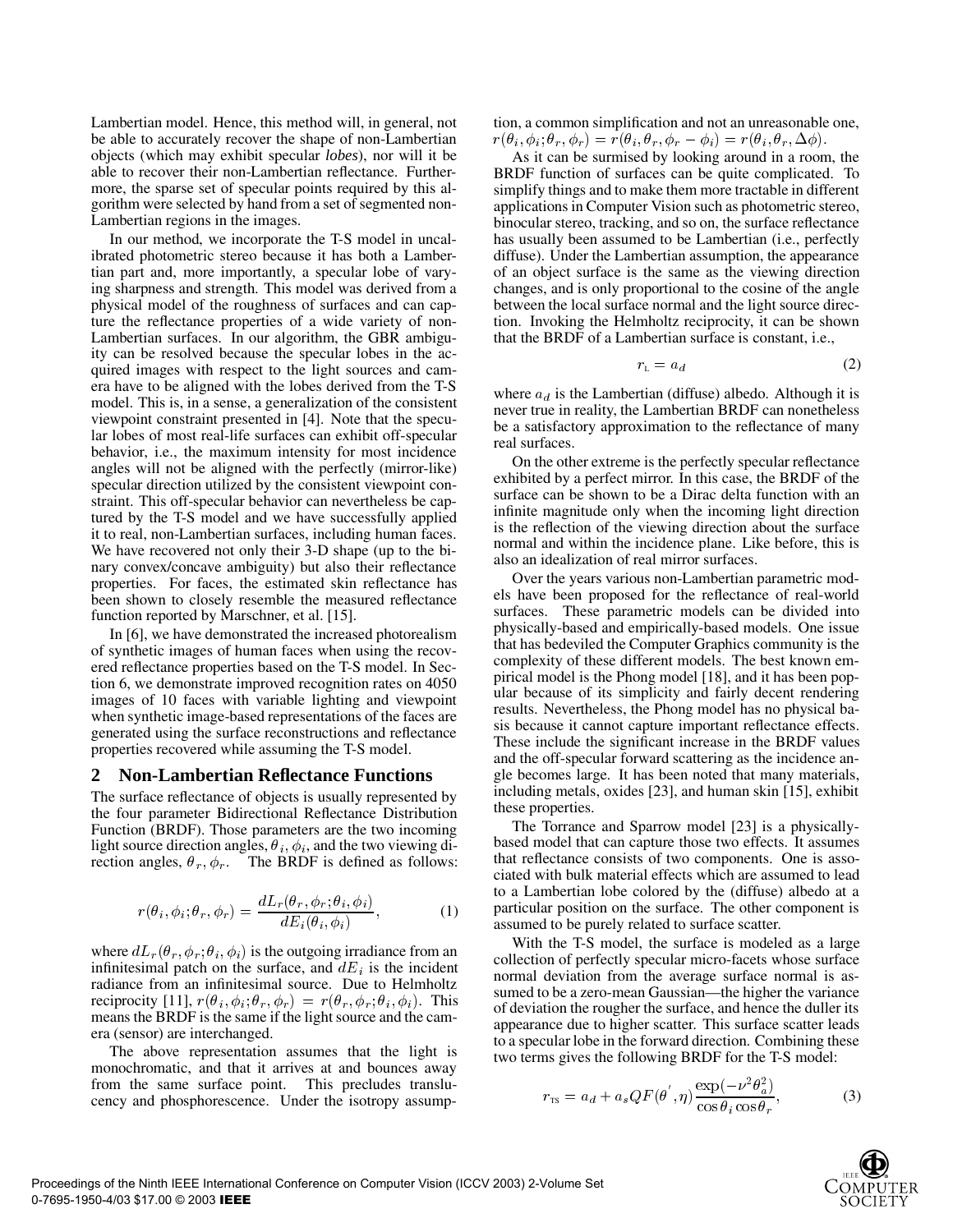where  $a_d$  is the Lambertian (diffuse) albedo,  $a_s$  is the specular albedo,  $\nu$  is the surface roughness (the lower its value the higher the roughness), and  $\theta_a$  is the angle between the surface normal and the bisector of the (incoming) light source and (outgoing) viewing direction.  $Q$  is the bistatic shadowing (also known as the geometric attenuation) factor, and  $F(\theta, \eta)$  is the Fresnel reflectivity [19], where  $\theta$ is the phase angle, the bisecting angle between the incoming and outgoing directions, and  $\eta$  is the index of refraction. Note that the T-S model BRDF is isotropic and satisfies the Helmholtz reciprocity [11].

The image intensity derived from the T-S model when a single point light source s at infinity illuminates the object is given by

$$
I_{\rm TS} = a_d ||\mathbf{s}|| \cos \theta_i + a_s ||\mathbf{s}|| Q F(\theta', \eta) \frac{\exp(-\nu^2 \theta_a^2)}{\cos \theta_r}, \quad (4)
$$

where  $\|\mathbf{s}\|$  is the light source intensity.

The T-S model deviates from the Phong model on two counts. First, there is the exponential function that comes from the Gaussian assumption mentioned above. It should be noted that the cosine term in the Phong model has no physical basis. The second difference is the existence of the  $1/\cos\theta_r$  and  $1/\cos\theta_i$  terms in the expression for the T-S model in Equation 3. These two cosine terms can affect the BRDF considerably. They lead to a significant increase in the BRDF values along with (increasingly) off-specular maxima as the incidence angle becomes larger [23]. As noted above, many materials including metals, dielectrics (e.g. oxides) [23], and human skin [15] exhibit this behavior making the T-S model a good candidate for modeling their reflectance.

One aspect of reflectance not captured by the T-S model is the backscatter lobe. This can be observed in metals and in painted surfaces. In this case, the model by Oren and Nayar [17], which is based on the same surface roughness model and assumptions as the T-S model, is more suitable. Nevertheless, the Oren and Nayar model does not capture the forward scatter, a more common effect. Notably, human skin as well as many dielectrics (e.g. oxides) do not exhibit any significant back-scattering properties [15, 23] and the T-S model can capture their reflectance properties quite well.

In the following sections, the bistatic shadowing factor, Q, and the Fresnel reflectivity, F, in Equation 4 are ignored due to their very insignificant effect when the phase angle,  $\theta$ , is quite small (i.e., when the light source and viewing directions are quite close together [22]). This was the case in the training images in the example reconstructions shown in Section 5.

## **3 Resolving the GBR ambiguity**

As noted before, in the case of Lambertian reflectance, the surface of an object seen under variable lighting, but with fixed viewpoint, can only be reconstructed up to the GBR ambiguity. This means we can only recover  $\overline{z}(x, y)$  =  $g_3z(x,y) + g_1x + g_2y$  (where the  $g_i$  are the three GBR parameters), instead of  $z(x, y)$ , the true surface height function [2]. As far as the surface normals are concerned, we can only recover

$$
\bar{\mathbf{n}}(x,y) = \frac{G^{-T}\mathbf{n}(x,y)}{\|G^{-T}\mathbf{n}(x,y)\|},\tag{5}
$$

where

$$
G^{-1} = \frac{1}{g_3} \begin{bmatrix} g_3 & 0 & 0 \\ 0 & g_3 & 0 \\ -g_1 & -g_2 & 1 \end{bmatrix},
$$
 (6)

and

$$
\mathbf{n}(x,y) = \frac{(z_x(x,y), z_y(x,y), -1)^T}{\sqrt{z_x^2(x,y) + z_y^2(x,y) + 1}}.
$$
 (7)

Note that  $z_x(x, y)$  and  $z_y(x, y)$  are the x- and y-partial derivatives of the surface, and  $G^{-T} = (G^{-1})^T = (G^T)^{-1}$ .

Under the Lambertian model, the irradiance emanating from the surface of a body is invariant under the GBR transformation. If  $\mathbf{b}(x, y) = a_d(x, y) \mathbf{n}(x, y)$ , where  $a_d(x, y)$  is the (Lambertian) albedo, then it is easy to see that the image intensity  $I_{L}(x, y) = \mathbf{b}^{T} \mathbf{\bar{s}}_{i} = \mathbf{b}^{T} G^{-1} G \mathbf{s}_{j} = \mathbf{b}^{T} \mathbf{s}_{i}$ , formed by illuminating the surface by a single light source,  $s_i$ , is invariant under the GBR transformation.

With the T-S model, on the other hand, the image intensity is not invariant under the GBR transformation. This is evident in the following:

$$
I_{\text{TS}}(\bar{\mathbf{b}}(x, y), \bar{\mathbf{s}})
$$
\n
$$
= \bar{\mathbf{b}}^T \bar{\mathbf{s}}_i + \frac{a_s ||\bar{\mathbf{s}}_i|| \exp(-\nu^2 [\cos^{-1}(\frac{\bar{\mathbf{b}}^T (\frac{\bar{\mathbf{s}}_i}{||\bar{\mathbf{s}}_i||} + \hat{\mathbf{v}}||)}{||\bar{\mathbf{b}}||})]^2)}{\frac{\hat{\mathbf{v}}^T \bar{\mathbf{b}}}{||\bar{\mathbf{b}}||}}
$$
\n
$$
= \mathbf{b}^T G^{-1} G \mathbf{s}_i
$$
\n
$$
a_s ||G \mathbf{s}_i|| \exp(-\nu^2 [\cos^{-1}(\frac{\mathbf{b}^T G^{-1} (\frac{G \mathbf{s}_i}{||G \mathbf{s}_i||} + \hat{\mathbf{v}})}{||G^{-T} \mathbf{b}}])]^2)
$$
\n
$$
+ \frac{\hat{\mathbf{v}}^T (G^{-T} \mathbf{b})}{||G^{-T} \mathbf{b}||}}
$$
\n(8)

where  $\hat{v}$  is the unit-length viewing direction. In general,  $I_{\text{TS}}(\mathbf{b}(x, y), \bar{\mathbf{s}}) \neq I_{\text{TS}}(\mathbf{b}(x, y), \mathbf{s}_i)$  as one traverses an image. Equality (across the whole image) holds only when  $G$ is equal to the identity matrix.

 $=$   $g_3 > 0$  and one for  $g_3 \leq 0$ . For the purposes of this discus-The above observation leads us to the natural question of what is the minimum number of  $(b, s_i)$  pairs required to pin down the solution of the GBR ambiguity. It should be noted that  $G$  has three free parameters (or degrees of freedom), namely  $g_1, g_2$ , and  $g_3$ . The right-hand side of Equation 8 is therefore a non-linear function of those three parameters. With only one  $(b, s_i)$  pair, the solutions of  $I_{\text{TS}}(\mathbf{b}(x, y), \bar{\mathbf{s}}_i) = I_{\text{TS}}(\mathbf{b}(x, y), \mathbf{s}_i)$  lie on a 2-D surface in the 3-D space of  $g_1, g_2$ , and  $g_3$  (including the point that corresponds to  $G$  being equal to the identity matrix). This surface can, in general, be shown to be regular, but not necessarily connected. Note that there are in general two parts, one for sion we will restrict ourselves to the case when  $g_3 > 0$ .

> Each equation  $I_{TS}(\mathbf{b}(x, y), \overline{\mathbf{s}}_i) = I_{TS}(\mathbf{b}(x, y), \mathbf{s}_i)$  associated with a  $(\mathbf{b}, \mathbf{s}_i)$  pair provides a single constraint on the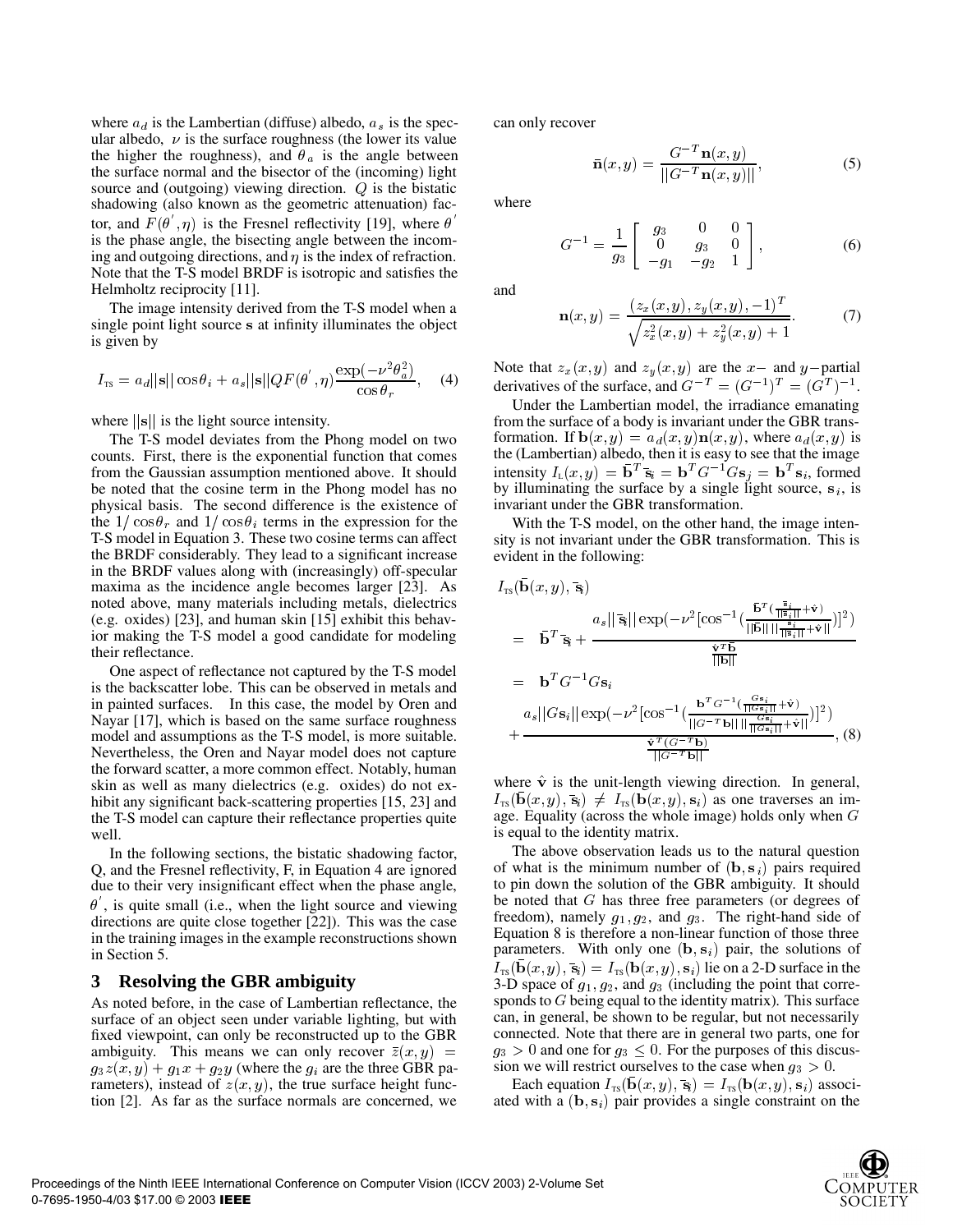values of  $g_1, g_2$ , and  $g_3$ . The task is to show that one cannot have more than one solution, other than  $g_1 = 0, g_2 = 0$ , and  $g_3 = 1$  (i.e., G is equal to the identity matrix), when there are four or more  $(\mathbf{b}, \mathbf{s}_i)$  pairs.

As noted above, with a single pair there is an infinite number of solutions that lie on a 2-D surface in the 3-D space of  $g_1, g_2$ , and  $g_3$ . We follow here the worst case scenario—even with a single pair the solutions can sometimes lie on a 1-D surface. One usually does not encounter this case except when  $I(\mathbf{b}(x, y), \mathbf{s}_i)$  is a critical value (such as a maximum), and hence the 1-D surface is a critical surface. In this discussion, the solution surface will be assumed to be 2-D.

With two light sources (i.e., two  $(b, s_i)$  pairs), the solutions lie on an 1-D subspace. This is because two 2-D regular surfaces in 3-D in general intersect at an 1-D subspace. Now, this 1-D space, under certain conditions, can intersect a 2-D solution surface defined by a third  $(b, s_i)$ pair only at a finite (although unknown) number of points. Those conditions stipulate that the  $s_i$ ,  $\forall i$ , are distinct in direction, and that the angles between **b** and the  $s_i$  are always less than  $90^\circ$ , i.e., the light sources cast some light on the infinitesimal surface patch associated with **b**. Furthermore, we assume that this surface patch is strictly visible, i.e., the angle between the viewing direction and **b** is less than 90 degrees. Under these conditions, with three  $(\mathbf{b}, \mathbf{s}_i)$  pairs, the solutions are in general point solutions, i.e., they are non-degenerative.

This can be seen by looking at the Hessian of the objective function,  $O(g) = \sum_i f_i(g)^2 = \Gamma_i$   $I_i | I_{\text{TS}}(\mathbf{D}(x, y), \mathbf{s}_i; \mathbf{g}) = I_{\text{TS}}(\mathbf{D}(x, y), \mathbf{s}_i)|$ , w where  $\mathbf{g} = [g_1, g_2, g_3]^T$ . Under the conditions mentioned above and in the case of three  $(\mathbf{b}, \mathbf{s}_i)$  pairs, the Hessian is full-rank and positive-definite at a solution. This can be demonstrated by taking the second derivative of  $O(g)$  w.r.t. at a point in the 3-D space where there is a solution, i.e., where  $I_{TS}(\mathbf{b}(x, y), \bar{\mathbf{s}}_i) = I_{TS}(\mathbf{b}(x, y), \mathbf{s}_i)$  for all three pairs simultaneously:

$$
H(\mathbf{g}) = \nabla^2 O(\mathbf{g})
$$
  
\n
$$
= 2 \sum_{i} (\nabla^2 f_i(\mathbf{g})) f_i(\mathbf{g}) + \nabla f_i(\mathbf{g}) (\nabla f_i(\mathbf{g}))^T
$$
  
\n
$$
= 2 \sum_{i} \nabla f_i(\mathbf{g}) (\nabla f_i(\mathbf{g}))^T.
$$
 (9)

If the  $\nabla f_i(\mathbf{g})$  are distinct, which in general they are under the conditions given above, then the  $3 \times 3$  Hessian,  $H(\mathbf{g})$ , is full rank and positive-definite. This implies that the solution is non-degenerative.

When we have 4 or more distinct, randomly chosen pairs,  $(\mathbf{b}, \mathbf{s}_i)$ , then there is a zero probability that there will be multiple solutions, i.e., there is a zero probability that a 2-D solution surface defined by the fourth, randomly chosen  $(\mathbf{b}, \mathbf{s}_i)$  pair will intersect with any of the finite number of point solutions defined by the first three pairs (except at  $g_1 = 0, g_2 = 0, \text{ and } g_3 = 1$ .

Alternatively, consider the constraint that the point solutions, in the  $g_1, g_2$ , and  $g_3$  space (with three  $(b, s_i)$  pairs), place on the fourth randomly chosen light source so that

the fourth  $(\mathbf{b}, \mathbf{s}_i)$  pair is also a solution. A point solution in the  $g_1, g_2$ , and  $g_3$  space provides a *single* constraint on the fourth light source direction, which has two degrees of freedom, namely azimuth and elevation. Hence, in the 2-D space of possible azimuths and elevations for the fourth light source direction, there is only an 1-D space where this constraint is satisfied. Nevertheless, when we randomly choose the fourth light source direction out of the possible 2-D space, there is a zero probability that the light source will come from that 1-D solution space. Hence, four  $(b, s_i)$ pairs are sufficient to resolve the GBR ambiguity.

 outline our surface reconstruction and reflectance recovery Granted, the existence of a unique global minimum does not guarantee that  $O(g)$  has no local minima in the  $g_1, g_2$ , and  $g_3$  space even with 4 or more  $(\mathbf{b}, \mathbf{s}_i)$  pairs. Furthermore, showing uniqueness is more challenging when one also optimizes over light sources, surface normals, albedos and the parameters of the reflectance model. In the next section, we algorithm and describe how to avoid local minima in almost all practical cases.

## **4 Surface Reconstruction and Recovery of Reflectance Function**

 $=$  rameters,  $a_s$  and  $\nu$  of the T-S model shown in Equation 3. The algorithm described here is an extension of the uncalibrated photometric stereo technique presented in [7] in which no knowledge about the light sources was assumed and integrability was enforced on the surface normals. We have incorporated in that algorithm the T-S model of reflectance, requiring to estimate, along with the other pa-All the parameters—surface normals, Lambertian albedo, light sources and the parameters of the T-S model—are iteratively updated using least squares techniques.

> While  $a_d(x, y)$ , the diffuse albedo in Equation 3, varies spatially, the parameters of the surface scatter term in the T-S model are assumed not to be a function of  $(x, y)$ , which implies that  $a_s$  and  $\nu$  are constant over  $(x, y)$ . (Note that  $\theta_a$  in Equation 3 is still a function of  $(x, y)$  because it is a function of the surface normal field,  $\mathbf{n}(x, y)$ .) The spatial invariance of  $a_s$  and  $\nu$  is, of course, not entirely true in real surfaces, e.g. the eyes have a quite different BRDF than the skin part of a face. It is, nonetheless, not an unreasonable assumption and makes the problem more tractable. Allowing  $a_s$  and  $\nu$  to vary across the surface is an interesting problem, but it can be very difficult to solve reliably.

In this exposition, we let the surface of an object  $z(x, y)$ , whose reflectance is given by the T-S model shown in Equation 3, be viewed by an orthographic camera, and let the camera acquire an  $n$  pixel image of this surface. Let the image be denoted by the vector  $I \in \mathbb{R}^n$ . Note that the image is written as a vector with each pixel corresponding to an element  $I_i$  of the vector **I**. A pixel  $I_i$  samples the image irradiance at some point in the image plane as specified by its Cartesian coordinates  $(x, y)$ .

We acquire  $k$  images of the object by fixing the object's position relative to the camera and moving the light source to some unknown position,  $s_i$ , before each acquisition. Let the acquired set of images be denoted by matrix  $X = [\mathbf{I}_1, \dots, \mathbf{I}_k]$  with  $I_{ij}$  being the value of the j-th pixel in the  $i$ -th image. Note that the images can have shadows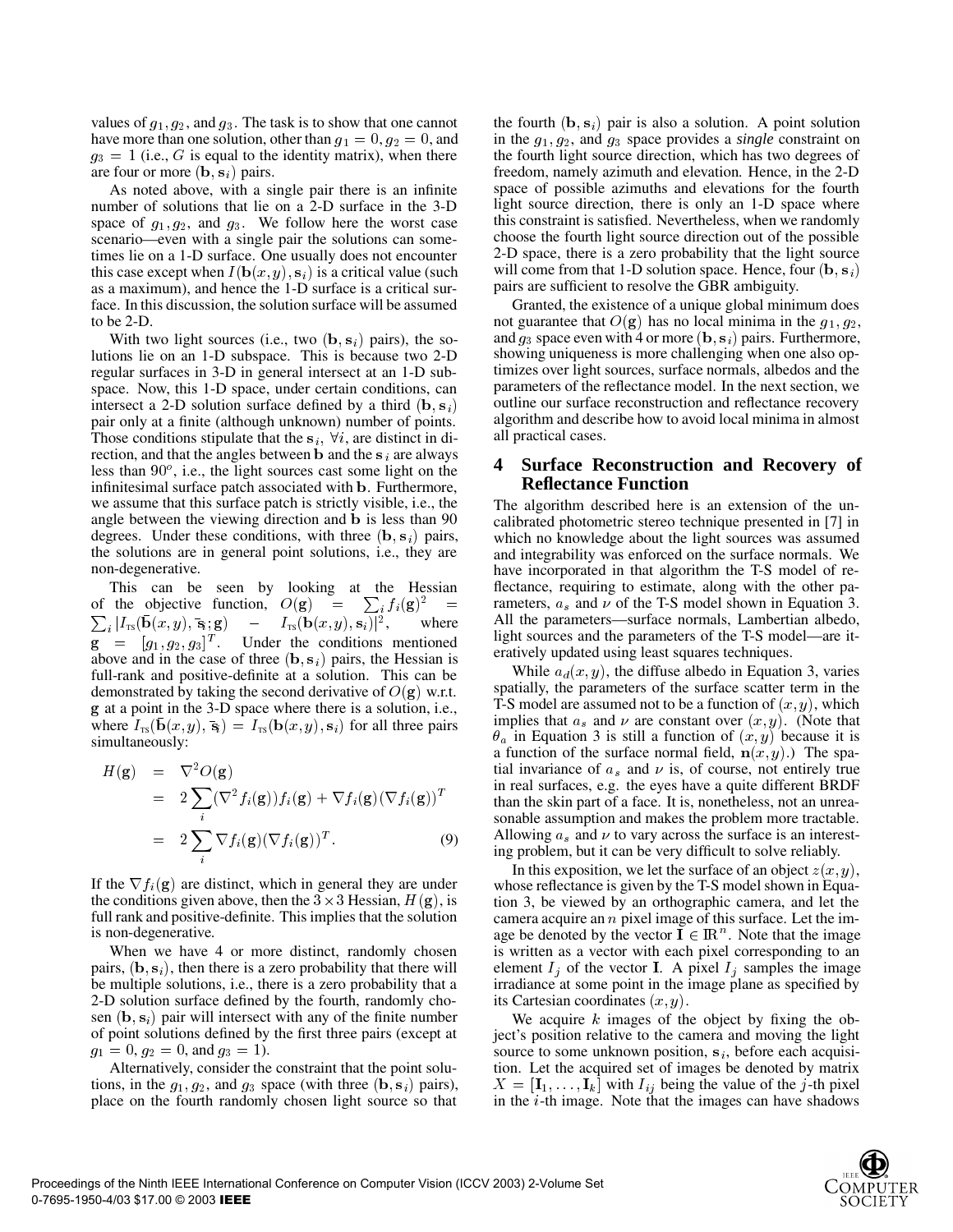(both cast and attached), and possibly saturations—these do not satisfy the T-S model of reflectance. We therefore determine which pixels are observing either a saturation or a shadow and mark them as being invalid. Any invalid data (both shadows and saturations) are treated as missing measurements by our estimation method.

To determine the 3-D shape and reflectance properties of the object, we solve the following minimization problem:

$$
\min_{\mathbf{n}_j, a_d(x,y), a_s, \nu, \mathbf{s}_i} O(\mathbf{n}_j, a_d(x,y), a_s, \nu, \mathbf{s}_i; \mathbf{g})
$$
  
= 
$$
\sum_{ij} m_{ij} |I_{ij} - I_{\text{TS}}(\mathbf{n}_j, a_d(x,y), a_s, \nu, \mathbf{s}_i; \mathbf{g})|^2
$$
, (10)

where

$$
m_{ij} = \begin{cases} 1 & I_{ij} \text{ valid pixel measurement,} \\ 0 & \text{otherwise.} \end{cases}
$$

 $I_{\text{TS}}$  is given in Equations 4 and 8, and the Cartesian position  $(x, y)$  corresponds to the j-th pixel. We solve this minimization using steepest descent in an iterative scheme. The algorithm is initialized as in [7] and then let run for 20-30 iterations with only the Lambertian model. After this, the full T-S model is introduced. This almost always prevents the solution from falling into a local minimum during the initial iterations and when the surface normals, albedos, and light sources are very far from their respective solutions. More details about the algorithm are presented in [9] and [6].

## **5 Reconstruction Results**

In this section, we show reconstruction results for part of a lacquered globe and for a face. The results demonstrate that incorporating the T-S model in uncalibrated photometric stereo leads to better surface reconstructions for objects that do not obey the Lambertian reflectance assumption, resolves the GBR ambiguity inherent in uncalibrated photometric stereo, and recovers the parameters of the extended reflectance model. In the case of faces, the recovered skin reflectance function closely resembles the previously measured one [15].

Figure 1 shows the reconstruction of part of the globe. Twelve training images (of size  $400 \times 400$  pixels) were used which were selected so that the light sources were not centered around the optical axis. This helps remove any accidental symmetry that could influence the resolution of the GBR ambiguity. Note also that no attempt was made to threshold out the specular regions in the training images (Figure 1.a); only saturated pixels were removed.

The results associated with the T-S model are clearly better than those associated with the Lambertian model. For example, note that the (diffuse) albedo of the T-S model reconstruction exhibits much less GBR-induced spatial variation than the albedo of the Lambertian reconstruction  $\frac{1}{1}$ . This implies that for the T-S model reconstruction, the GBR ambiguity has, to a large extent, been resolved. Moreover, the  $x$ - and  $y$ -derivatives of the surface for the Lambertian case, in the top row of Figure 1.b, show distortion in the



Figure 1: The surface reconstruction of part of a globe: a. Three out of the 12 images used in the reconstructions, where the light source directions can vary up to 24<sup>°</sup> from the optical axis. b. The top row shows the  $x$ and y-derivatives of the surface and the albedo,  $a_d(x, y)$ , for the Lambertian model reconstruction. The bottom row shows those corresponding to the T-S model reconstruction. c. The renderings of the Lambertian reconstruction (top) and the T-S reconstruction (bottom) viewed along the  $xy$ -diagonal. The corresponding albedos  $a_d(x, y)$  have been texture-mapped on the surfaces, while the units of the vertical axes are in pixels. The parameters of the T-S model recovered during the reconstruction were:  $a_d = 0.0541$  (the average albedo over the whole image),  $a_s = 0.0415$ , and  $\nu = 8.1255$ .

central part due to the presence of specularities in the training images. This is not visible in the  $x-$  and  $y-$  derivatives of the T-S reconstruction in the bottom row because in this case the specularities have been discounted. Last, but more importantly, notice how the Lambertian reconstruction, in

<sup>&</sup>lt;sup>1</sup>Note that the albedo varies as a function of the GBR parameters, as shown in [2].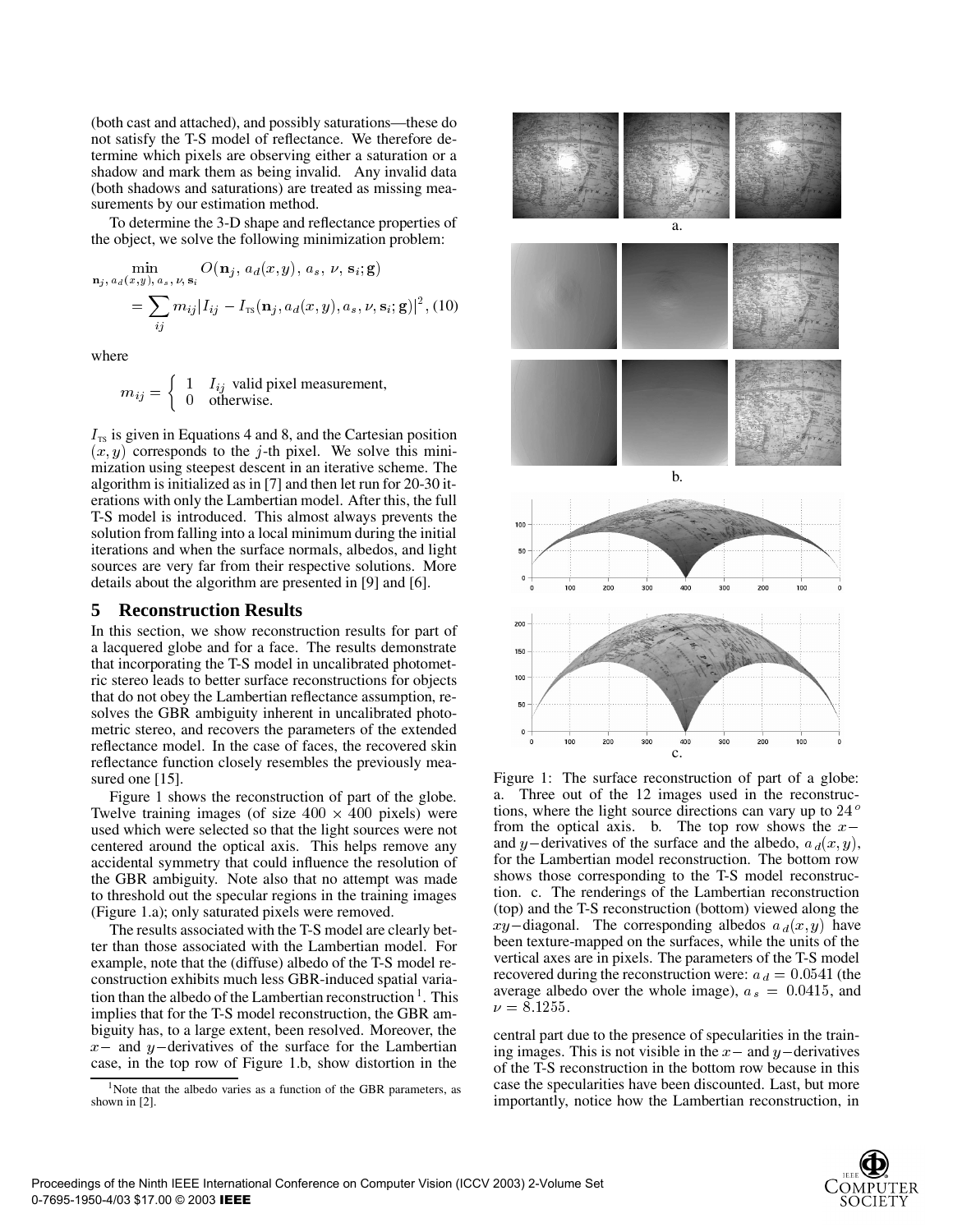

Figure 2: The surface reconstruction of a face: a. Three out of the 12 images used in the reconstructions where the light source direction can vary up to  $24^{\circ}$  from the optical axis. b. The top row shows the  $x-$  and  $y-$ derivatives of the surface and the albedo,  $a_d(x, y)$ , for the Lambertian model reconstruction. The bottom row shows those corresponding to the T-S model reconstruction. c. From left: side-view of the Lambertian model surface reconstruction; the same surface viewed from behind the face so as to demonstrate its flatness; side-view of the T-S model reconstruction; side-view of the structured-light multi-view reconstruction of the face (courtesy of Eyetronics). In the Lambertian case, notice the flattened surface as well as the presence of an additive plane. In the T-S model case, on the other hand, the GBR ambiguity has to a large extent been resolved. (The differences noted around the nose tip region between the T-S model reconstruction and the structured-light reconstruction are mainly due to the presence of occlusions on the left and right and on the edges of the nostrils.)

the top row of Figure 1.c, is not only flattened but also reveals some distortion in the center. The T-S model reconstruction, on the other hand, is very close to a sphere, the expected shape.

Figure 2 shows the reconstruction of a human face. As was the case with the globe reconstructions in Figure 1, the 12 training images (three of which are shown in Figure 2.a)



Figure 3: The albedo profiles,  $a_d(x, 80)$ , of the Lambertian and T-S model reconstructions of the face shown in Figure 2 along a horizontal scanline half-way down the nose ridge where the albedo is expected to be approximately constant. In the Lambertian case, the albedo varies significantly, implying significant flattening, and is higher on the right-hand side, implying an additive plane. The small albedo variation of the T-S reconstruction, on the other hand, implies that the GBR ambiguity has been resolved in that case.

were selected so that they were not centered around the optical axis. The results associated with the T-S model are better. Notice in Figure 2.c how in the T-S case the GBR ambiguity has been resolved to a large extent, while in the Lambertian case the surface appears to be severely flattened and have a residual additive plane.

Comparing the albedo  $a_d(x, y)$  for the two cases can also reveal the same. Figure 3 shows the albedo profiles for the Lambertian and T-S model reconstructions of the face shown in Figure 2, along a horizontal scanline, traversing the images approximately half-way down the nose ridge and over a part of the face where the albedo is expected to be approximately constant. The albedo in the Lambertian model reconstruction varies significantly, implying significant flattening, and is higher on the right-hand side, implying an additive plane. The small variation of the T-S albedo, on the other hand, signifies that the GBR ambiguity has been resolved in that case.

Significantly, incorporating the T-S model in uncalibrated photometric stereo can also recover the non-Lambertian nature of skin reflectance. The left of Figure 4 shows the skin BRDF recovered using our algorithm. Notice its similarity (up to a global scale factor) with the previously *measured* BRDF of human skin shown on the right. (The plot on the right is courtesy of Stephen R. Marschner [15].)

The skin BRDF is close to Lambertian at small incidence angles, but exhibits strongly increasingly off-specular behavior as the incidence angle becomes larger. Notice also how the scale increases by almost 40 times from the top plot to the bottom. The almost Lambertian behavior when the incidence angle is small is what justified the use of the Lambertian model in reconstructing human faces when the light sources are close to the camera. Of course, in that case, the GBR ambiguity remained unresolved in the surface reconstructions. In our algorithm, the deviations from the Lambertian assumption provide enough information to re-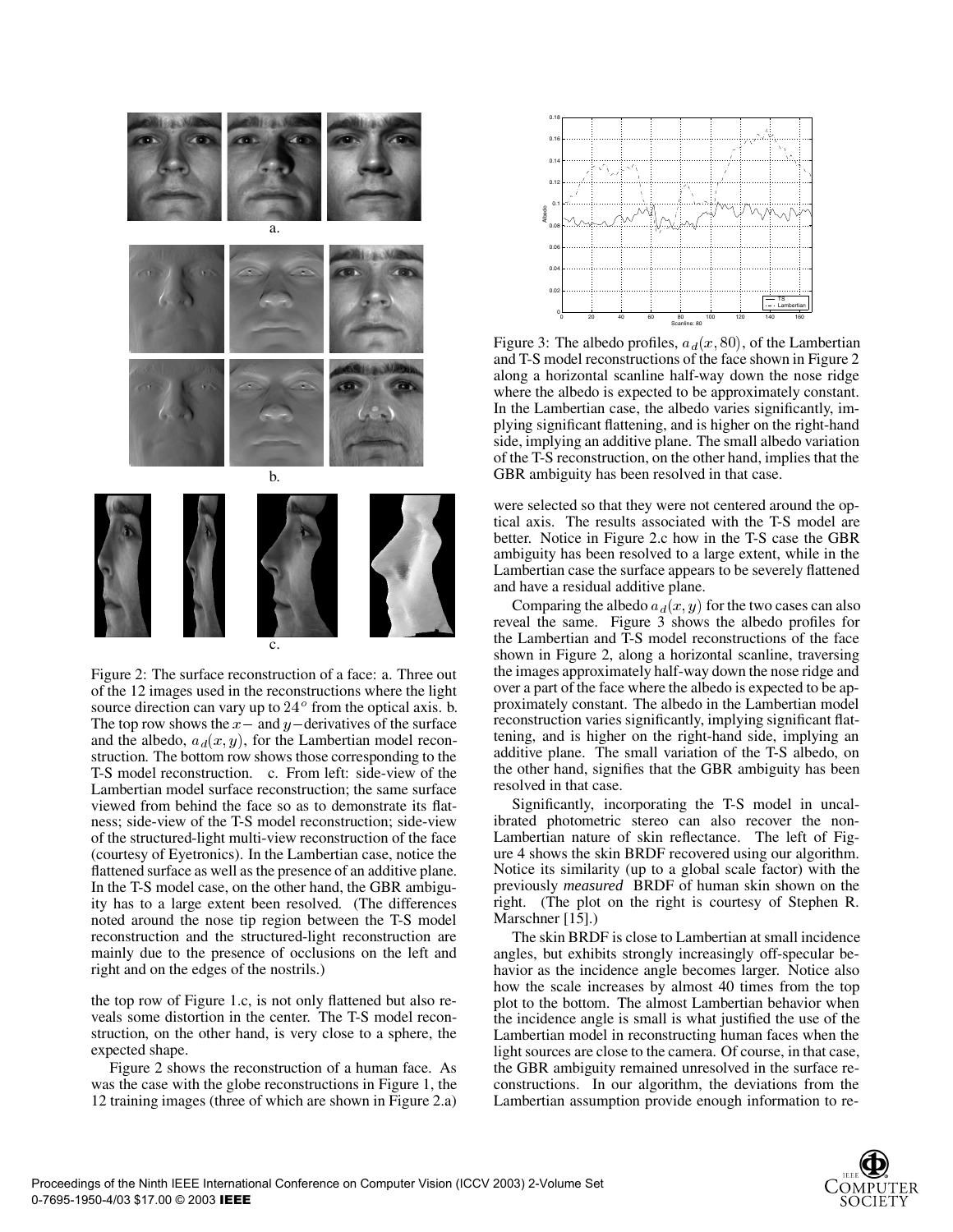

Figure 4: On the left, the estimated BRDF of the face in Figure 2 at different incidence angles,  $\theta_i$ , estimated using our method. On the right, the *measured* BRDF of human skin. The plots show the BRDF values in the incidence plane as  $\theta_r$ varies. The parameters of the T-S model recovered during the reconstruction were:  $a_d = 0.0776$  (the average albedo over the whole face),  $a_s = 0.0229$ , and  $\nu = 2.2483$ . Note that the BRDF is almost Lambertian at small incidence angles (i.e., it is almost constant), but exhibits increasingly off-specular behavior as the incidence angle becomes larger. Observe that the scale increases by almost 40 times from the top plot to the bottom. Furthermore, the specular lobe seems significantly removed from the perfectly specular direction exhibiting a maximum at almost glancing  $\theta_r$  for most of the range of  $\theta_i$ . Notice the similarities (up to a global scale factor) of the estimated BRDF with the measured BRDF shown on the right. (The plot on the right is courtesy of Stephen R. Marschner and was presented in [15].)

cover the parameters of the T-S model of reflectance. With these, the skin reflectance can be accurately predicted for a wide range of incidence and viewing angles significantly extrapolating from those in the training images.

Note that although the Fresnel reflectivity was ignored during the reconstruction process due to its insignificant effect at low phase angles (less than  $30^{\circ}$ ), it was re-introduced in the BRDF plots shown on the left of Figure 4, because the phase angle can be much larger than  $30^\circ$ . The index of refraction,  $\eta$ , was assumed to be 1.5—the index of refraction of human skin reported in the literature is usually 1.37-1.5 [24].

### **6 Face Recognition**

A significant motivation for this research was the use of the reconstructed surface shapes and (non-Lambertian) reflectance properties of faces to generate synthetic imagebased representations to be used in face recognition under variable lighting and viewpoint. Incorporating the T-S model of reflectance in uncalibrated photometric stereo obviates the need to correct for the GBR parameters before synthesizing images under variable lighting and viewpoint. Furthermore, the use of the recovered (non-Lambertian) reflectance of faces leads to more photorealistic synthetic images as demonstrated in [6].

We have therefore used this new algorithm to reconstruct the shape and recover the (non-Lambertian) reflectance

properties of the 10 faces in the Yale Face Database  $B^2$ . Seven training images with close to frontal, unknown, single light source illumination and with fixed viewpoint were used for each face. The reconstructed shape and surface reflectance were then used to generate synthetic image-based representations for the 10 faces, as described in [7], modeling the appearance of each face under variable lighting and viewpoint. Each representation comprises a collection of (linear subspace approximations) of illumination cones in the space of images—one cone for each sampled viewpoint. (It was shown in [1] that the set of all images of an object (such as a face) in fixed pose, but under all possible illumination conditions, is a convex cone in the image space.)

We have performed face recognition experiments with the face representations generated using the T-S reconstructions comparing their performance with that of face representations created under the Lambertian reflectance assumption. We have performed the tests on 4050 images from the Yale Face Database B. These images contain 405 viewing conditions (9 poses  $\times$  45 illumination conditions) for each of the 10 individuals in the database. The images from each pose are divided into four illumination subsets according to the angle the light source direction makes with the camera's axis. Subset 1 (respectively 2, 3, 4) con-

<sup>2</sup>http://cvc.yale.edu/projects/yalefacesB/yalefacesB.html